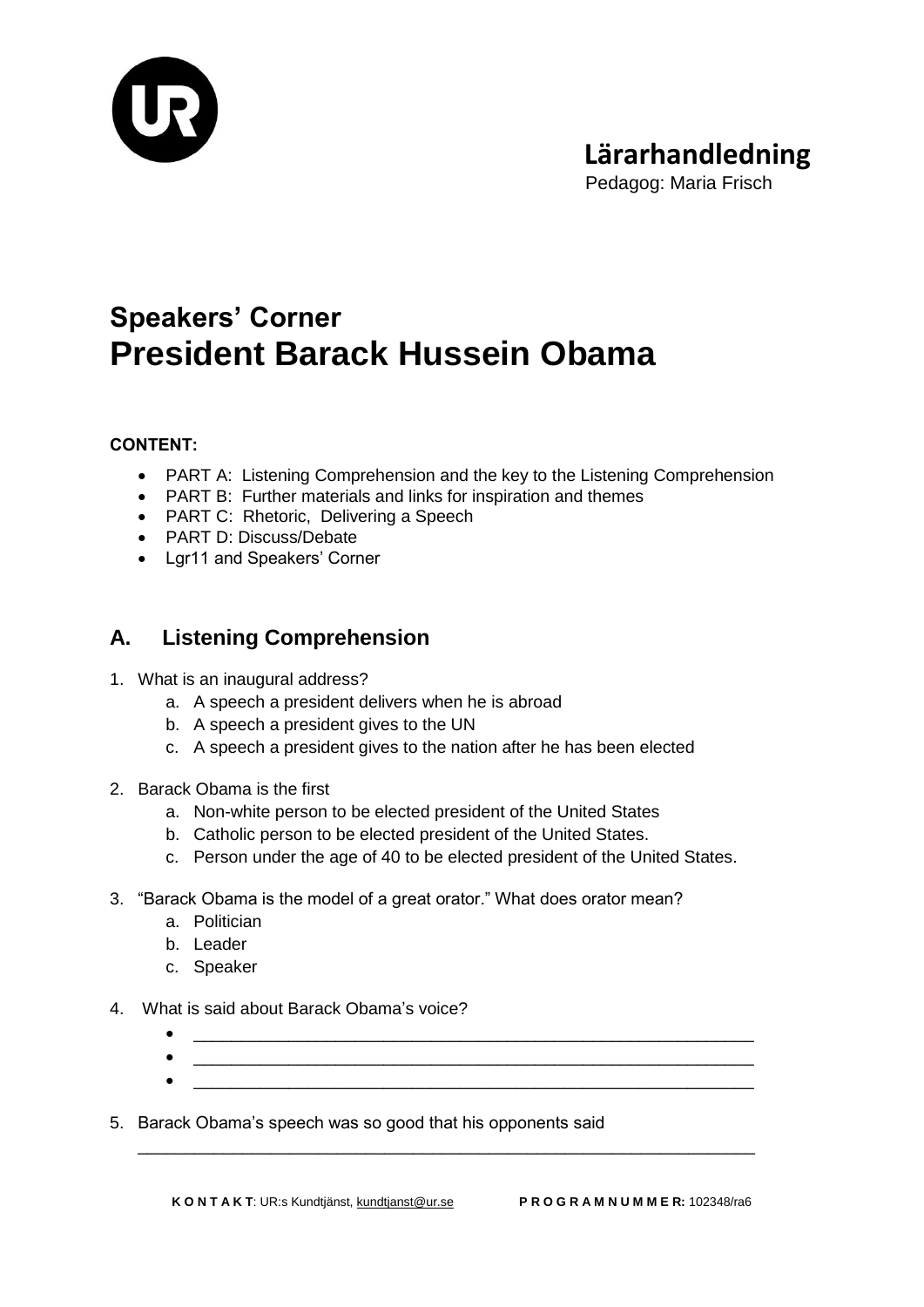

Pedagog: Maria Frisch

- 6. Barack Obama used metaphors in his speech. Which metaphors?
	- a. Work in sweat shops and on farms, slavery and soldiers in battle
	- b. Football games and baseball games
	- c. Films and TV shows
- 7. What does Nick Turnbull say about great speakers?
- 8. When Obama gives examples of Americans taking care of a stranger after the hurricane in New Orleans and the selflessness of workers cutting their hours so that others can keep their jobs, what rhetorical device is he using?

\_\_\_\_\_\_\_\_\_\_\_\_\_\_\_\_\_\_\_\_\_\_\_\_\_\_\_\_\_\_\_\_\_\_\_\_\_\_\_\_\_\_\_\_\_\_\_\_\_\_\_\_\_\_\_\_\_\_\_\_\_\_\_\_\_

- a. Ethos
- b. Pathos
- c. Logos
- 9. All great speeches tell

### *Key to Listening Comprehension:*

1.c

- 2.a
- 3.c

4.He has a beautiful baritone, he has a melodic style, he modulates his voice, he moves the tempo to create emphasis, his way of speaking is almost musical, it is never robotic, it's always slightly varied

5.He was too good, it was a trick

6. a

7. They act when they give a speech

8.b

9.tell a story

### **B. Further materials and links for inspiration and themes**

*History and Biography*

Barack Obama: [http://en.wikipedia.org/wiki/Barack\\_Obama](http://en.wikipedia.org/wiki/Barack_Obama) and <http://www.whitehouse.gov/administration/president-obama> American Presidents:<http://millercenter.org/president> and<http://www.presidency.ucsb.edu/>

*Films*

Trailer from the film *The Orator:* <http://www.youtube.com/watch?v=Uj-aOu7NVbs> Trailer from *The King's Speech:* <http://www.youtube.com/watch?v=OAm7gRXFiRo>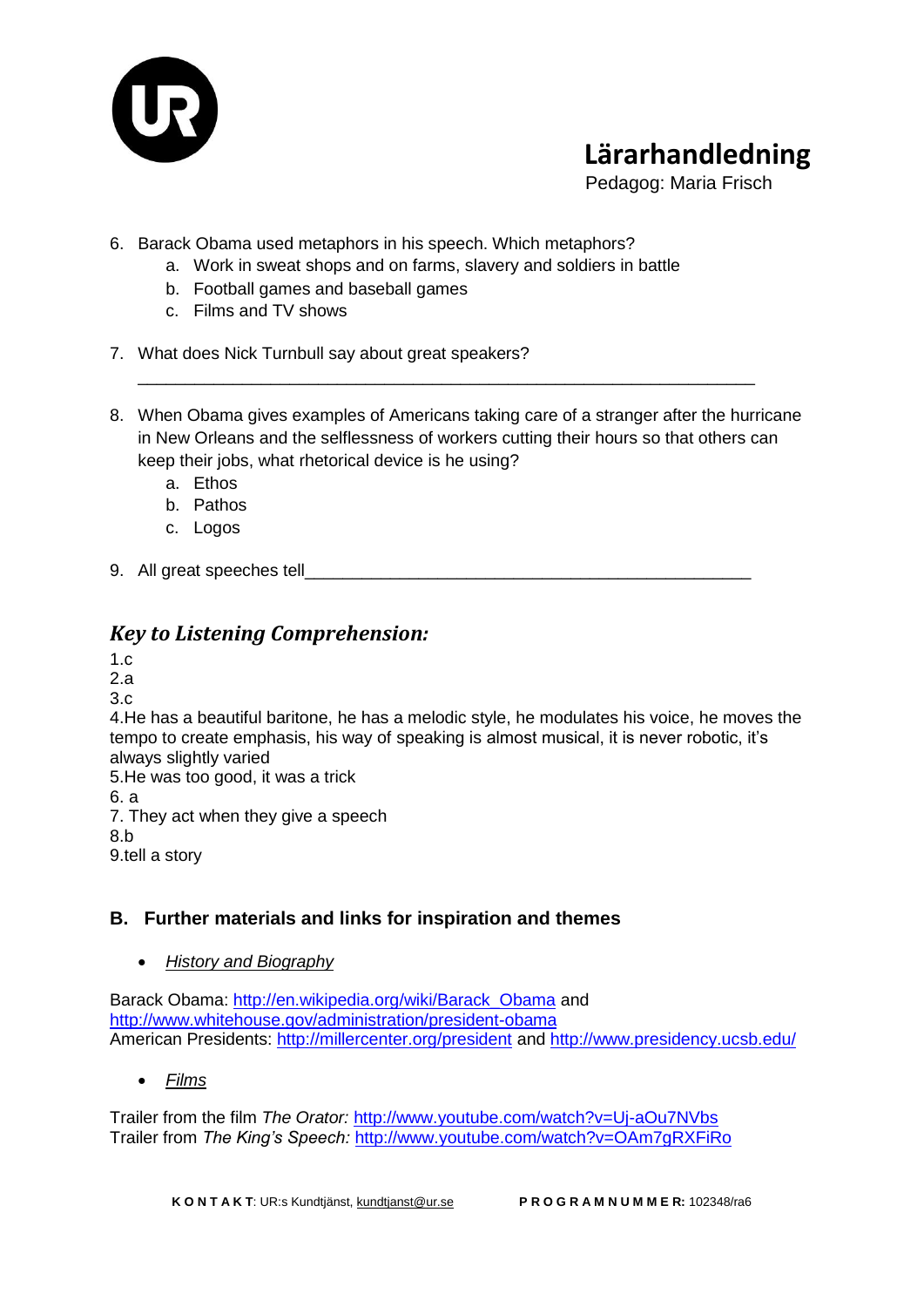

Pedagog: Maria Frisch

#### **C. Rhetoric**

#### **Delivering a Speech**

A great speech on paper is not a great speech unless it is delivered in a good way. The first thing that you can do to improve your delivery is to practice. Know your content. Know your timing.

#### **Smile and Have Fun**

Make it a point to enjoy giving the speech. Try to have fun. If you fall down, sneeze, get dry mouth, have shallow breathing, and so on, just keep smiling and if appropriate refer to it to produce an easy laugh for your audience. Then move on. Just like an ice skater in a competition, keep smiling no matter what and if you fall down, just get back up and keep going.

#### **Reading From a Script**

Reading your entire speech from a script may give you confidence and ensure that nothing is forgotten or left out, but it is not the best way to deliver your speech. You will find it difficult to see your audience and make it harder for them to get emotionally involved.

#### **Using Notes**

If you are not confident enough to give your speech from memory, then use notes. Your notes should be the keywords or points of your speech only - a skeleton of thoughts or words around which you can build your speech. You may refer to your notes occasionally to maintain the thread of your speech, but for the most part you should be able to speak directly to the audience.

#### **Eye Contact**

The audience connects with you through your eyes. Avoiding eye contact can be a red flag to the audience that you are not confident in what you are saying or that you are hiding something. Spread your eye contact around to members of the audience.

#### **Vary Your Voice**

How you say something can be just as important as what you are saying. Pay attention to your tone and your speed. Don't talk too fast. Avoid a soft voice that can't be heard. Use your pace and tone to emphasize important ideas. Always remember to vary both.

#### **Pause for Important Ideas**

Pauses are good. They let your audience think about your words. Try to pause after the most important points in your speech.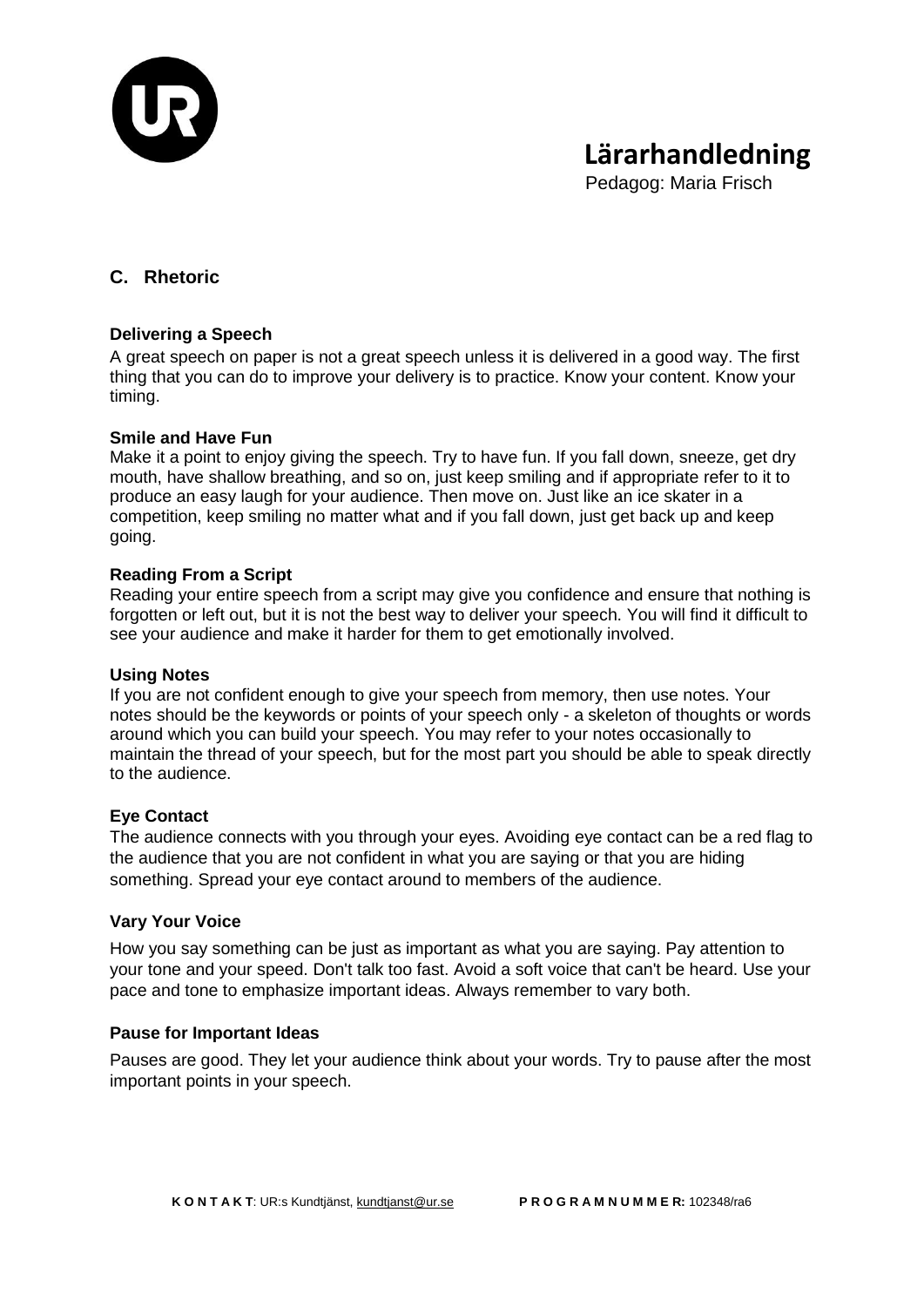

Pedagog: Maria Frisch

#### **Tips**

- Speak clearly and not too fast, so that everyone can hear you.
- A pause in your speech can be used to emphasize a point, or to allow the audience to react to a fact, anecdote or joke
- Make eye contact with your audience. This helps to build trust and a relationship between the speaker and the listeners
- Do not make nervous gestures with your hands
- Do not keep your hands in your pockets
- Stand up straight that shows confidence
- Be yourself, allow your own personality to shine in your speech

#### **D. Discuss/Debate**

- 1. What is most difficult in giving a speech, in your opinion? What "tricks" do you use to make it easier for you to remember your speech? How do you connect to the audience? How do you use body language and facial expressions? Discuss and exchange experiences and good advice for giving speeches!
- 2. How important is the actual delivery of the speech?

#### **Lgr11 and Speakers' Corner**

In Lar11 it is said that:

*Teaching of English should aim at helping the pupils to develop knowledge of the English language and of the areas and contexts where English is used, and also pupils' confidence in their ability to use the language in different situations and for different purposes.*

It is further pointed out that the teaching of English:*… should essentially give pupils the opportunities to develop their ability to:*

- *understand and interpret the content of spoken English and in different types of texts,*
- *express themselves and communicate in speech and writing,*
- *use language strategies to understand and make themselves understood,*
- *adapt language for different purposes, recipients and contexts, and*

*• reflect over living conditions, social and cultural phenomena in different contexts and parts of the world where English is used.*

Basically all of the above points are touched upon in "Speaker's Corner". Part A is a listening comprehension for the pupils to hear conversational English as well as English in more formal speeches. In part B they have a chance to learn about and reflect on living conditions as well as social and cultural phenomena today and in history, in England and the USA. In part C the pupils will get tips and framework for giving a speech and arguing an opinion and thereby adapting the language for the purpose and the audience. In part D they practice trying to convince an audience of their views or ideas.